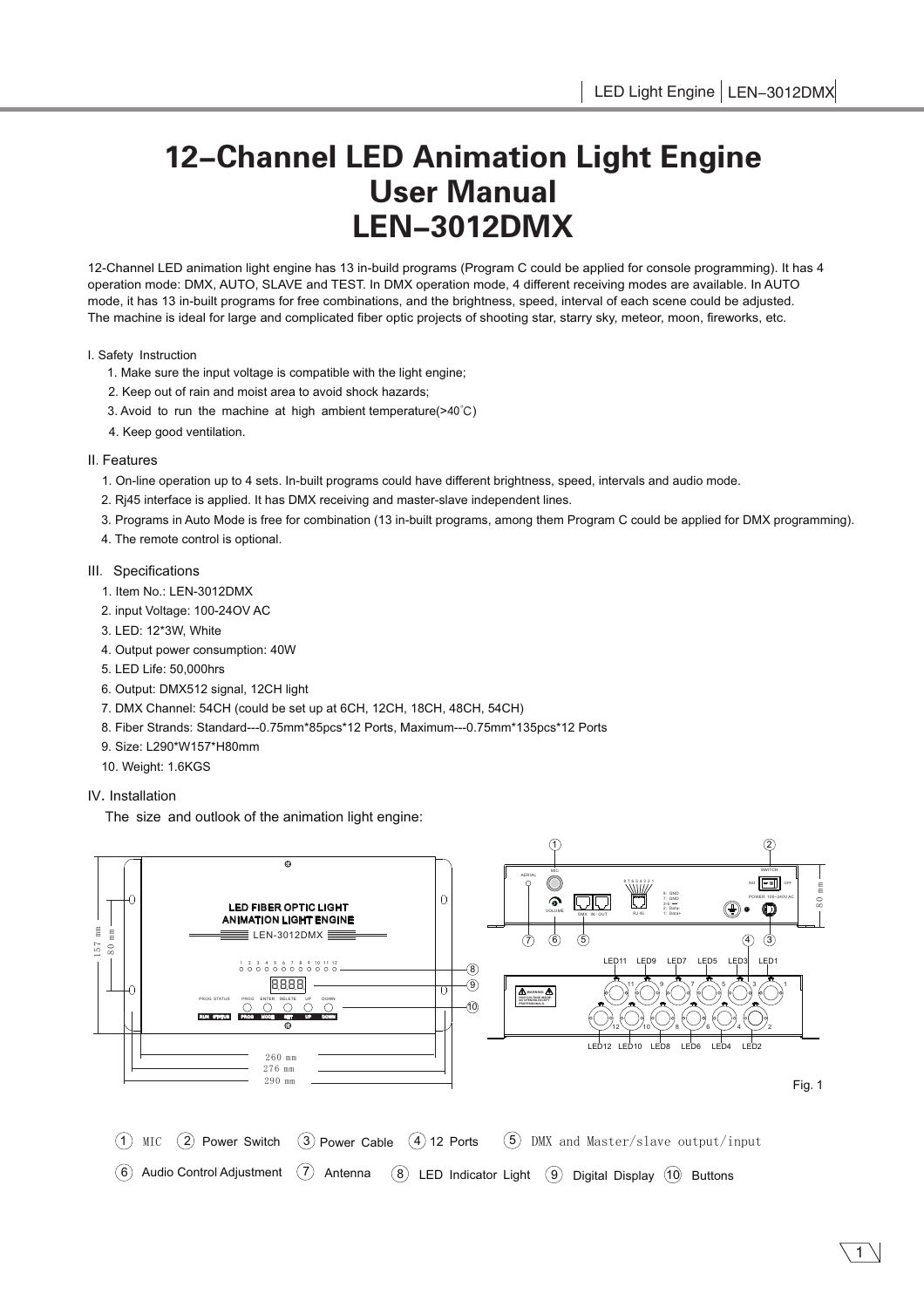# V. How to run the programs

1.The function of the digital display and buttons during the operation :



First dot: ON during editing status when the parameter is set up.

Second dot: Remote Status $( \ulcorner \cdot \ulcorner \cdot \ulcorner \ulcorner \ulcorner \blacksquare \mathbb{R} \mathsf{em}$ ote is ON---Incoming signal: Flash, No signal: ON; OFF when remote is set as off;

Third dot: Master-slave status---Master: ON; Slave: flash for incomes signal, OFF: no signal;

Forth Dot: DMX status---Flash when there is incoming DMX data, OFF when NO.

Editing Status: It displays the parameters to be edited;

Running Status: It displays the parameters of the running program.

*0-*. . . . *0-0-0-* PROG STATUS PROG ENTER DELETE UP DOWN € € RUN STATUS PROG MODE SET UP DOWN

| RUNNING STATUS<br>/BUTTONS | <b>Functions</b>                                  |
|----------------------------|---------------------------------------------------|
| <b>PROG</b>                | To choose different built in programs             |
| MODE                       | To choose different operation mode                |
| <b>SET</b>                 | To choose the parameters of the in-built programs |
| UP                         | To set or modify the parameters                   |
| <b>DOWN</b>                | To set or modify the parameters                   |

2.Brief introduction of function menu in running status

| Operation<br><b>Status</b>                                         | "MODE"<br><b>Button</b>                                                                                                                                                                                                                                                                                                                                                                                                                                                                                                                                                                                                                                                               | "PROG"<br><b>Button</b> | "SET"<br><b>Button</b>                                                                                                                                                                                                                                                                                                                                     | "UP"/"DOWN"<br><b>Button</b>                                                                                                                                                                                                                                                                                                                                                                                                                                                                                                                                                                                                                                                                                                                                                                                                                                  | Remarks                                                                                                                            |
|--------------------------------------------------------------------|---------------------------------------------------------------------------------------------------------------------------------------------------------------------------------------------------------------------------------------------------------------------------------------------------------------------------------------------------------------------------------------------------------------------------------------------------------------------------------------------------------------------------------------------------------------------------------------------------------------------------------------------------------------------------------------|-------------------------|------------------------------------------------------------------------------------------------------------------------------------------------------------------------------------------------------------------------------------------------------------------------------------------------------------------------------------------------------------|---------------------------------------------------------------------------------------------------------------------------------------------------------------------------------------------------------------------------------------------------------------------------------------------------------------------------------------------------------------------------------------------------------------------------------------------------------------------------------------------------------------------------------------------------------------------------------------------------------------------------------------------------------------------------------------------------------------------------------------------------------------------------------------------------------------------------------------------------------------|------------------------------------------------------------------------------------------------------------------------------------|
|                                                                    | <b>DMX</b><br><b>Operation Mode</b><br>Digital display<br>shows "dnh."                                                                                                                                                                                                                                                                                                                                                                                                                                                                                                                                                                                                                | "PROG" Invalid          | H.88.8.<br>" <sup>B</sup> ": Value                                                                                                                                                                                                                                                                                                                         | DMX Address (HBBB Three "B" stands for DMX address)                                                                                                                                                                                                                                                                                                                                                                                                                                                                                                                                                                                                                                                                                                                                                                                                           |                                                                                                                                    |
|                                                                    |                                                                                                                                                                                                                                                                                                                                                                                                                                                                                                                                                                                                                                                                                       |                         | H <sub>c</sub> 8.8<br>$48$ ": Value                                                                                                                                                                                                                                                                                                                        | To choose DMX channel quantity (Two "B" stands for channel<br>value): 6CH, 12CH, 18CH, 48CH, 54CH.                                                                                                                                                                                                                                                                                                                                                                                                                                                                                                                                                                                                                                                                                                                                                            | 1. Press and hold "SET+DOWN"<br>for 3 seconds, the editing status is                                                               |
|                                                                    |                                                                                                                                                                                                                                                                                                                                                                                                                                                                                                                                                                                                                                                                                       |                         | RS-.o./RS-.F.                                                                                                                                                                                                                                                                                                                                              | " $\Gamma$ [5 - $\Omega$ " stands for data to slave machine<br>"IS-F" stands for no data to Slave machine.                                                                                                                                                                                                                                                                                                                                                                                                                                                                                                                                                                                                                                                                                                                                                    | ready. When the parameter is set,<br>press and hold "SET+DOWN"<br>again for 3 seconds to save the<br>data and exit editing status. |
| 主<br>Automatic<br>机<br>Operation Mode<br>状<br>Digital display<br>杰 | Program number<br>Parameter<br>13 in-built programs,<br>Program $\square$ - L as<br>follows:<br>" $[]$ " All OFF<br>$4$ $"$ All ON<br>" 2" Shooting Star 1<br>-Single Star Chasing<br>" 3" Shooting Star 2<br>-Two Stars Chasing<br>" 4" Shooting Star 3<br>--Three Stars Chasing<br>" 5 " Shooting Star 4<br>-Four stars chasing<br>" 5 " Moon: Single dot<br>fading (12 Steps: Full<br>on, Pause 5 seconds)<br>shows " Ru, L,a" Single dot fading again<br>" 7" Fading (Full ON<br>to Full Off): Single dot<br>chasing to three dots<br>off<br>" B " Meteor 1<br>" $\frac{0}{2}$ " Meteor 2<br>" R " Starry Sky 1<br>" b " Starry Sky 2<br>" Editable Program<br>(Maximum 99 steps) | "B ":Value              | Built in Program Speed:<br>XSFD-XSFH: FADING: XSJS-XSJF: : CHASING<br>From Slow to Fast:<br>X5F8/X518 FADING: X5F8-20s, X5F.1-10s, X5F2. -5s; X5F3. -3s;<br>$X 5F 4 - 1s$<br>CHASING: X 5 15 -1s; X 5 15 -3/4s; X 5 17 -2/4s; X 5 18 -3/8s;<br>X5.19-2/8s; X.5.1R -1/8s; X.5.1b -1/16s; X.5.1C -1/25s;<br>X.5.1d. -1/33s; X.5.1E. -1/50s; X.5.1F. -1/100s. | 2. The digital display will shut off<br>when there is no press of buttons<br>for a long time. The digital display<br>will show its current status when<br>any button is pressed. Press the<br>button of "MODE" to show current<br>operation mode. Press the button<br>of "SET" to display the parameters<br>in the current operation mode.<br>During the operation, no<br>parameter or mode could be set or<br>changed. Only in Editing mode<br>could parameter be changed.<br>3. When the audio control is ON,<br>on built-in program is triggered by<br>each audio signal.<br>4. Please refer to enclosed Table 5<br>for DMX channel function.<br>5. To run the built-in programs, the<br>operation mode should be Auto in<br>which parameters could be set.<br>6. Data will be automatically saved<br>in 3 seconds after each change of<br>the parameters. |                                                                                                                                    |
|                                                                    |                                                                                                                                                                                                                                                                                                                                                                                                                                                                                                                                                                                                                                                                                       | X.E.E.B.<br>" 8 ":Value | Intervals between program (X, L, L, L, L, L, L, F, From Slow to Fast) :<br>X.E.E. ( -1s,<br>XEEU-0s.<br>$X.E.E.2 - 2s$<br>$X.E.E.J. -5s$<br>XEEY-10s, XEES-20s, XEES-30s,<br>$X.E.E.7 - 60s$<br>$X.E.E.B.-2min, X.E.E.B.-5min, X.E.E.R-10min)$                                                                                                             |                                                                                                                                                                                                                                                                                                                                                                                                                                                                                                                                                                                                                                                                                                                                                                                                                                                               |                                                                                                                                    |
|                                                                    |                                                                                                                                                                                                                                                                                                                                                                                                                                                                                                                                                                                                                                                                                       | XFLB<br>"8 ":Value      | Strobe Speed ( XFLL-XFLR from Slow to Fast) :<br>XFLD-strobe: OFF, XFL, ↓ -1/15s,<br>$X.F.L.Z.-1/10s$<br>XFL3-1/8s秒, XFL4-2/8s, XFL5-3/8秒, XFL5-4/8s,<br>$XFL.7-1s$ , $XFL.B. -2s$ , $XFL.B. -5s$                                                                                                                                                          |                                                                                                                                                                                                                                                                                                                                                                                                                                                                                                                                                                                                                                                                                                                                                                                                                                                               |                                                                                                                                    |
|                                                                    |                                                                                                                                                                                                                                                                                                                                                                                                                                                                                                                                                                                                                                                                                       | X.d.B.<br>"8 ":Value    | Built in Program Dimming (Xd, H Xd, R, B6-level): Xd, H + 10%,<br>XdR2-20% XdR3-40%, XdR4-60%, XdR5-80%, XdR5-100%                                                                                                                                                                                                                                         |                                                                                                                                                                                                                                                                                                                                                                                                                                                                                                                                                                                                                                                                                                                                                                                                                                                               |                                                                                                                                    |
|                                                                    |                                                                                                                                                                                                                                                                                                                                                                                                                                                                                                                                                                                                                                                                                       | P.C.B.B.<br>"8 ":Value  | Output channels of online operation (Up to to 4 sets in serial connection)<br>P.E.I. 2-12CH P.E.2.4-24CH P.E.4.B -48CH                                                                                                                                                                                                                                     |                                                                                                                                                                                                                                                                                                                                                                                                                                                                                                                                                                                                                                                                                                                                                                                                                                                               |                                                                                                                                    |
|                                                                    |                                                                                                                                                                                                                                                                                                                                                                                                                                                                                                                                                                                                                                                                                       | L d.N.B.<br>" B ":Value | Overall dimming (L.d.R. I - L.d.R.5 6-level) : L.d.R. I-10%,<br>LdR2-20% LdR3-40%, LdR4-60%, LdR5-80%, LdR5-100%                                                                                                                                                                                                                                           |                                                                                                                                                                                                                                                                                                                                                                                                                                                                                                                                                                                                                                                                                                                                                                                                                                                               |                                                                                                                                    |
|                                                                    |                                                                                                                                                                                                                                                                                                                                                                                                                                                                                                                                                                                                                                                                                       | LR-.a/LR-.F.            | "L.R. - o." Stands for Audio ON<br>"L $\Pi$ - F " Stands for Audio OFF                                                                                                                                                                                                                                                                                     |                                                                                                                                                                                                                                                                                                                                                                                                                                                                                                                                                                                                                                                                                                                                                                                                                                                               |                                                                                                                                    |
|                                                                    | Remarks: First digit<br>on digital display of<br>Parameter menu "X"<br>stands for Program<br>Number.                                                                                                                                                                                                                                                                                                                                                                                                                                                                                                                                                                                  |                         | "[15 - o." Means delivering data to slave machine<br>$\lceil \frac{15}{5} - \frac{1}{15} \rceil \lceil \frac{15}{5} - \frac{1}{15} \rceil \rceil$ Means no delivering                                                                                                                                                                                      |                                                                                                                                                                                                                                                                                                                                                                                                                                                                                                                                                                                                                                                                                                                                                                                                                                                               |                                                                                                                                    |
|                                                                    |                                                                                                                                                                                                                                                                                                                                                                                                                                                                                                                                                                                                                                                                                       | $-5 - \alpha / -5 -5$   | " $r.F.$ - $a$ ." Means remote control ON<br>" $-F$ - $F$ ." Means remote control OFF                                                                                                                                                                                                                                                                      |                                                                                                                                                                                                                                                                                                                                                                                                                                                                                                                                                                                                                                                                                                                                                                                                                                                               |                                                                                                                                    |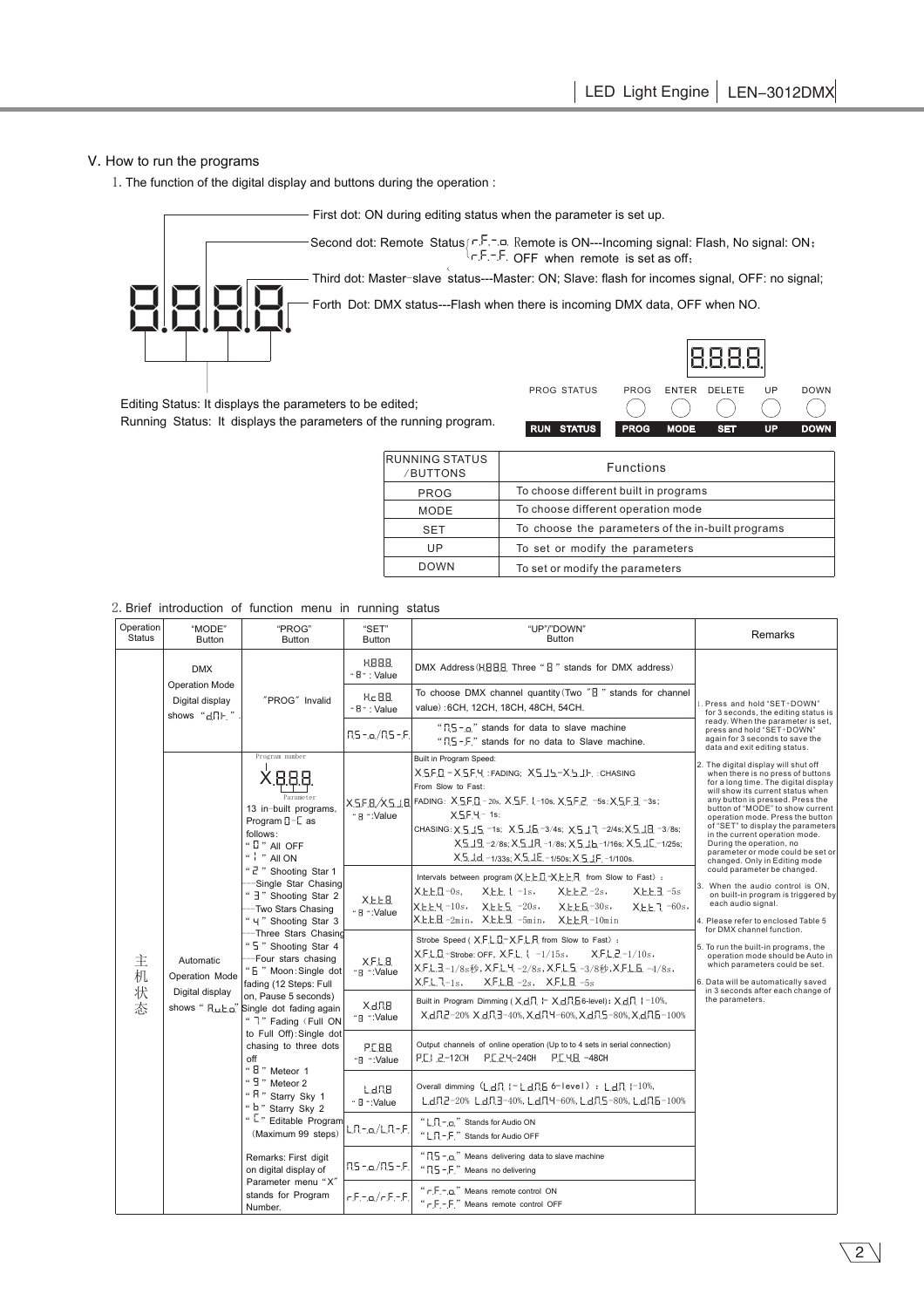Continued

|                          | Testing<br><b>Operation Mode</b><br>"PROG" Invalid<br>Digital display<br>shows "E.E.S.E." | $E - B.8$<br>"R" refers to<br>different testing<br>value serial number | Testing Programs (Light source output: $E - 110 - E - 113$ ) :<br>$E - QQ - ALL$ OFF; $E - QQ - ALL$ ON; $E - QQ - E - QQ$ refer to<br>the corresponding light source: ON. (OFF is not). |                                                                                                                                                            |
|--------------------------|-------------------------------------------------------------------------------------------|------------------------------------------------------------------------|------------------------------------------------------------------------------------------------------------------------------------------------------------------------------------------|------------------------------------------------------------------------------------------------------------------------------------------------------------|
|                          |                                                                                           | $ RS - o/RS - F_1 $                                                    | " $15 - 2$ " stands for delivering data to slave machine.<br>"R5-F" stands for no delivering of data to slave machine.                                                                   |                                                                                                                                                            |
| Slave                    | Slave Machine<br>Operation Mode                                                           |                                                                        | 51.88<br>P" refers to                                                                                                                                                                    | Slave machine address $(517 - 517 + 7)$<br>$5L0$   stands for receiving data from master 1-12<br>(synchronous with the master)                             |
| Machine<br><b>Status</b> | Digital display<br>shows " 5LR "                                                          | "PROG" Invalid                                                         | slave machine<br>address value                                                                                                                                                           | 51. 02 stands for receiving data from master13-24<br>51. 13 stands for receiving data from master25-36<br>51 14 stands for receiving data from master37-48 |

#### 3.Parameters settings in four operation modes

 $(1)$  Automatic operation mode  $(AUTO)$ 



#### Remarks:

In Auto operation mode, the machine runs automatically combined programs (Please refer to Automatic Program Order Combination Edit Page 4).





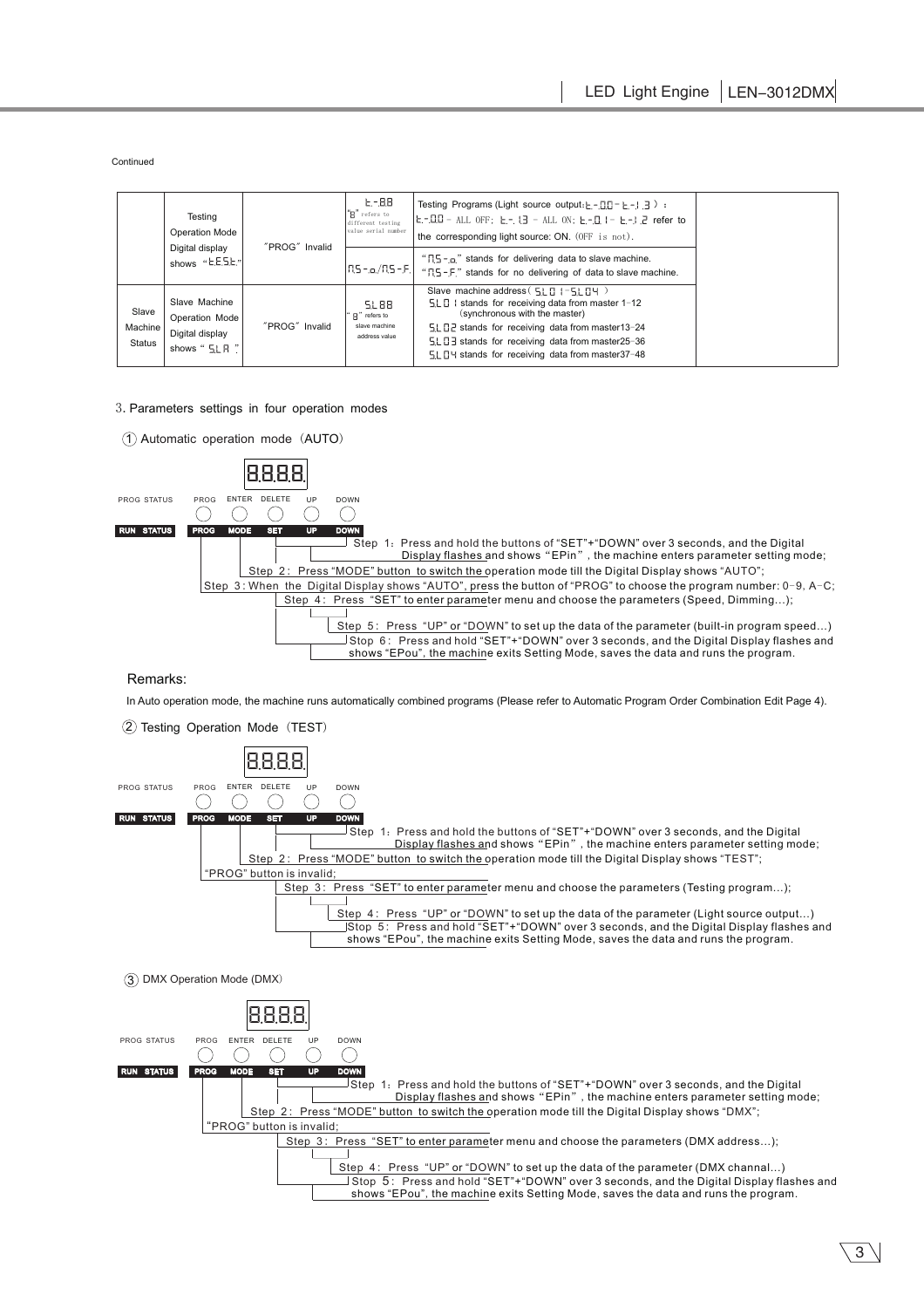

# VI. Automatic Program Order Combination Edit

1.The function of Digital Display and Buttons in Editing Mode:



### Editing steps to Automatic programs sequence combination:

 $\textcircled{\textsc{i}}$  Press and hold "ENTER" + "DOWN" over 3 seconds, the machine enters Editing Mode "ECin";

- $2$  Press the button of "UP" or "DOWN" to adjust the current sequence number to P1(1-E, maximum 14 steps editable)
- $\mathfrak D$  Press the button of "PROG" to choose the built-in program in the current sequence; then press "ENTER" to confirm and the machine goes to next step or press "DELETE" to delete the built-in program and exit back to previous step; Repeat the procedure to edit multiple sequence (Remarks: Press of button "ENTER" in each sequence will automatically save the data).

 $4$  Press and hold "SET"+"DOWN" over 3 seconds, and the Digital Display flashes and shows "ECou", the machine exits Setting Mode.

#### Remarks:

- 1. All the parameters in the built in program to be utilized should be set up before editing automatic programs sequence combination.
- 2. If the intervals are different when the same program is repeated utilized, Program o could be inserted (Program 0 is "ALL OFF" which needs to have intervals pre-set.).

## VII. Program C Programming

1.The function of Digital Display and Buttons in Programming Mode:

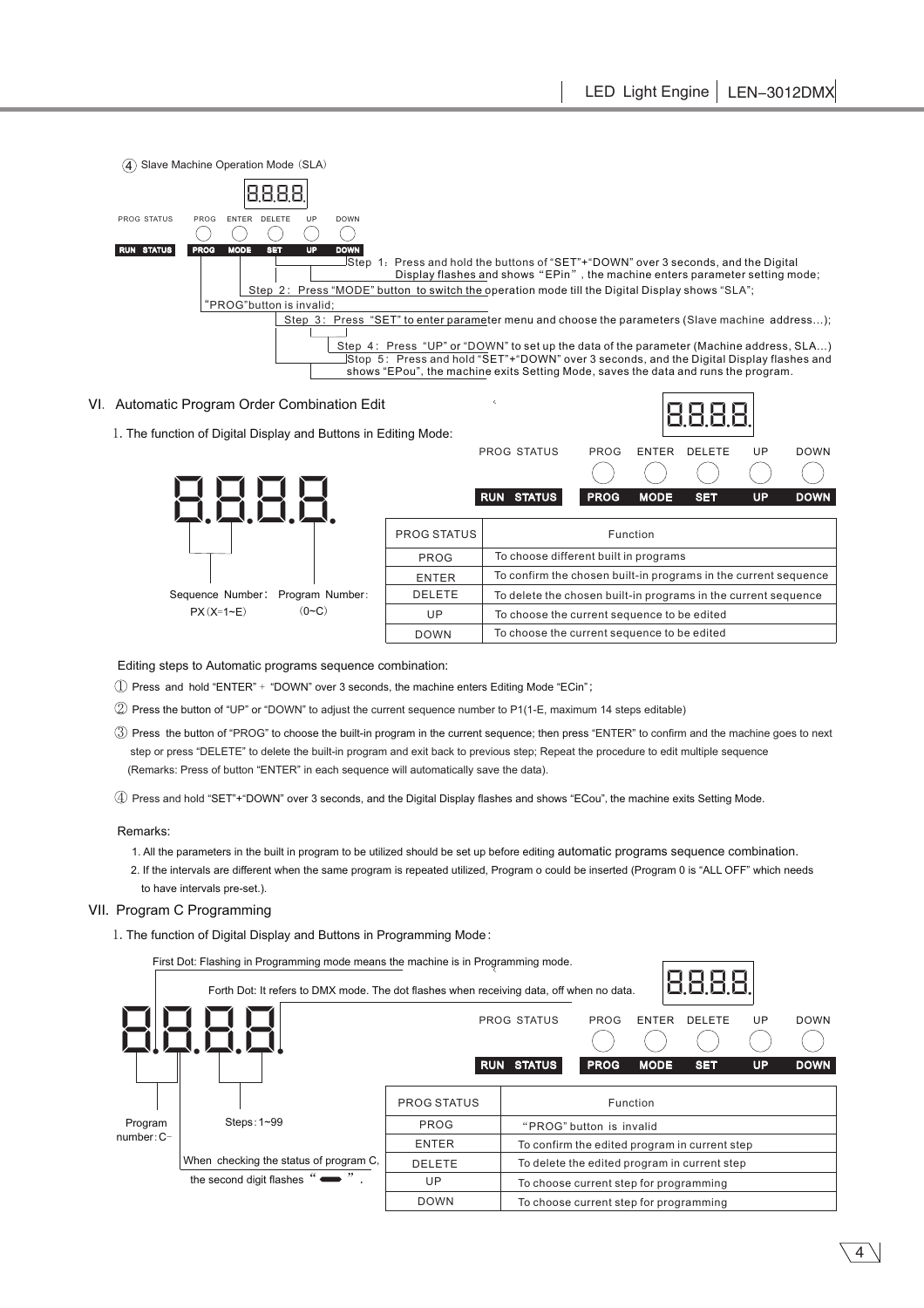Programming steps of programmable Program C (Maximum programming steps are 99) (See Pic. 2 for connection diagram)

- $\mathbb Q$  Insert the data cable of DMX console (RJ45 cable, 1 D+ 2 D-) into "DMX IN" port of the animation light engine.
- $\widehat{2}$  Press and hold "UP"+"DOWN" over 3 seconds to enter Programming Mode with "Edin" shown in Digital Display. When the first and forth dot flash, it means that there is DMX signal coming in and the light engine works in good condition.
- $\circled{3}$  Press "UP" or "DOWN" to adjust the current step to Step 1. Program the light effect through the console and save the programming by pressing the button "ENTER" and go to next step or delete the programming by pressing the button "DELETE" and go back to previous step. Repeat the above procedure and save multi-steps in the program (The light engine will exit the Programming Mode if there is no movement in 5 minutes.).  $4$  Press and hold "UP"+"DOWN" over 3 seconds to save and exit program mode. The Digital Display shows "Edou".

#### Remarks:

- 1. Once the programming is finished and the console is disconnected, the Program C effect could be reviewed when the second digit of the Digital Display flashes after 5 seconds entering the Programming status. If the programs need any change, note down the steps to be revised first. Connect the light engine to the console, and make the change.
- 2. If one or more steps need to be deleted when the programming is finished, it is recommended to delete all the steps by pressing "DELETE" if the steps ahead and after the deleted ones are not clear. It is better to star the programming again.

#### 2. Difference between Program C programming and Console programming

- $\mathbb D$  The program edited in Program C is stored in the light engine. The console is a programming tool and cold disconnected when the program is running.
- 2 The program edited by DMX console is stored in DMX console. The console is necessary for the programming running.
- 3. Two on-line control ways when the program is running:

#### (1) Master-slave control way:

There are two ways of master-slave mode. One is the slave runs the same program as the master; the other mode is that the slave machine works as an extension of the master machine, and runs the data delivered by the master. The connection diagram is as follows:



#### Remarks:

Multiple machines could be on line for synchronous control, and signal amplifier may be need when there is any decay. Maximum 4 sets is allowed extension on line operation (one of them as the master).

#### (2) DMX512 signal control mode

In this control mode, the DMX512 console delivers the signal and controls the operation of the light engine. The connection diagram:



## VIII. Remote control (Pic. 5)

The remote control function needs to setup in "AUTO" mode. In "AUTO" mode, set the " " parameter as ", and the remote control is activated. The button " controls ON and OFF of the light engine. The buttons " <sub>养</sub> " and "  $*$  " adjust the brightness of the light engine (6-level dimmable). The button "  $\bigoplus$  " is invalid. To terminate the remote control function, set the parameter as " $r F - F$ " in "AUTO" mode.



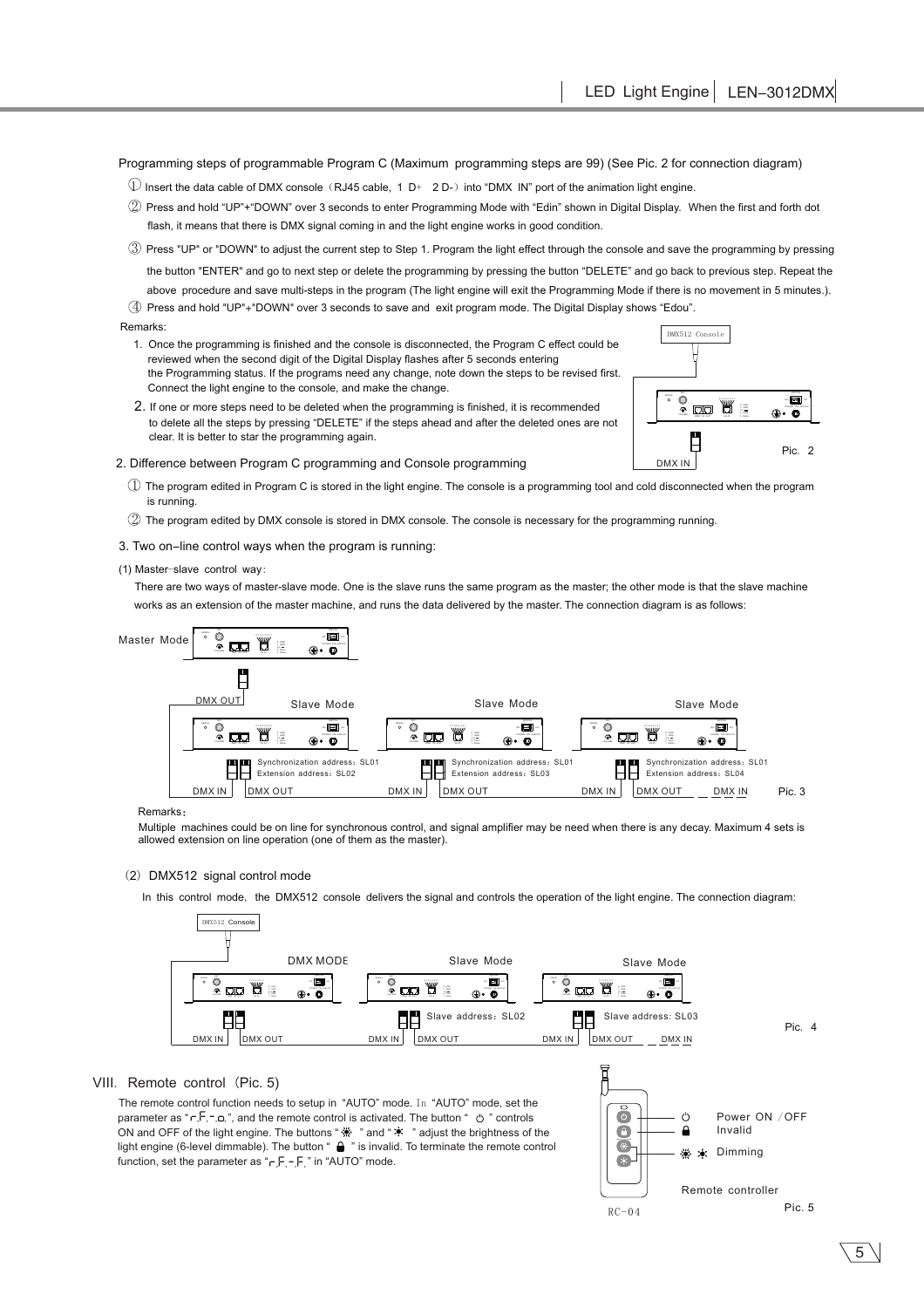# IX. Restore Factory Reset

1. Press and hold "ENTER"+"DELETE"+"UP"+"DOWN" over 3 seconds, the Digital Display will flash and show "dEFu",ress "ENTER"; 2. Press the button of "ENTER"and the factory reset is restored. Remarks:

The default value of different programs: Shooting Star: Chasing 1/25s Meteor: Chasing 2/4s Starry Sky: Fading 1s /

## X. Interface Definition:

DMX Interface



# Appendix

## Table 1

## Function of 6 channels in DMX Mode:

| 1CH-PRO<br>(Built in Program)            | $0 - 255$ | 0-15, turn off 12 ports; 16-255 in correspondence to 13 programs in AUTO Mode.                                                                             |
|------------------------------------------|-----------|------------------------------------------------------------------------------------------------------------------------------------------------------------|
| 2CH-SPFFD<br>(Speed of built in program) | $0 - 255$ | 0-255 corresponding to different speed of built in programs, from fast to slow.<br>There are 16 levels of speed (corresponding to the speed in AUTO Mode). |
| 3CH-STOP TIME<br>$($ Intervals $)$       | $0 - 255$ | 0-255 corresponding to different intervals between built in programs, from short to long.<br>0-15: no intervals; 16-255: 10 levels.                        |
| 4CH-FLASH SPEED<br>(Strobe Speed)        | $0 - 255$ | 0-255 corresponding to different strobe speed of built in programs, from fast to slow.<br>0-15: no strobe; 16-255: 9 levels.                               |
| 5CH-DIMMER<br>(Brightness)               | $0 - 255$ | 0-255 corresponding to different overall brightness, from weak to strong.<br>0-9: All OFF; 10-255: 9 levels.                                               |
| 6CH-Audio Control                        | $0 - 255$ | 0-239: Audio control---OFF, 240-255:Audio control---ON                                                                                                     |

# Table 2:

Function of 12 channels in DMX Mode:

|  | .19CL<br>$^{\circ}$ $^{\circ}$ U <sub>-</sub> .<br>14U.<br>IU. | $0 - 255$ | 4-255--1%-100%<br>OFF<br>Dimming of 12<br>$0 - 3:$<br>12 channels, |
|--|----------------------------------------------------------------|-----------|--------------------------------------------------------------------|
|--|----------------------------------------------------------------|-----------|--------------------------------------------------------------------|

## Table 3:

Function of 18 channels in DMX Mode:

| 1CH-12CH                                  | $0 - 255$ | Dimming of 12 channel output (When the figure of Ch13 is lower than 16 hours).                                                                             |
|-------------------------------------------|-----------|------------------------------------------------------------------------------------------------------------------------------------------------------------|
| 13CH-PRO<br>(Built in Program)            | $0 - 255$ | 0-15 corresponding to 12 ports; 16-255 in correspondence to 13 programs in AUTO Mode.                                                                      |
| 14CH-SPEED<br>(Speed of built in program) | $0 - 255$ | 0-255 corresponding to different speed of built in programs, from fast to slow.<br>There are 16 levels of speed (corresponding to the speed in AUTO Mode). |
| 15CH-STOP TIME<br>$($ Intervals $)$       | $0 - 255$ | 0-255 corresponding to different intervals between built in programs, from short to long.<br>0-15: no intervals; 16-255: 10 levels.                        |
| 16CH-FLASH SPEED<br>(Strobe Speed)        | $0 - 255$ | 0-255 corresponding to different strobe speed of built in programs, from fast to slow.<br>0-15: no strobe: 16-255: 9 levels.                               |
| 17CH-DIMMER<br>(Brightness)               | $0 - 255$ | 0-255 corresponding to different overall brightness, from weak to strong.<br>0-9: All OFF; 10-255: 9 levels.                                               |
| 18CH-Audio Control                        | $0 - 255$ | 0-239: Audio control---OFF, 240-255: Audio control---ON                                                                                                    |